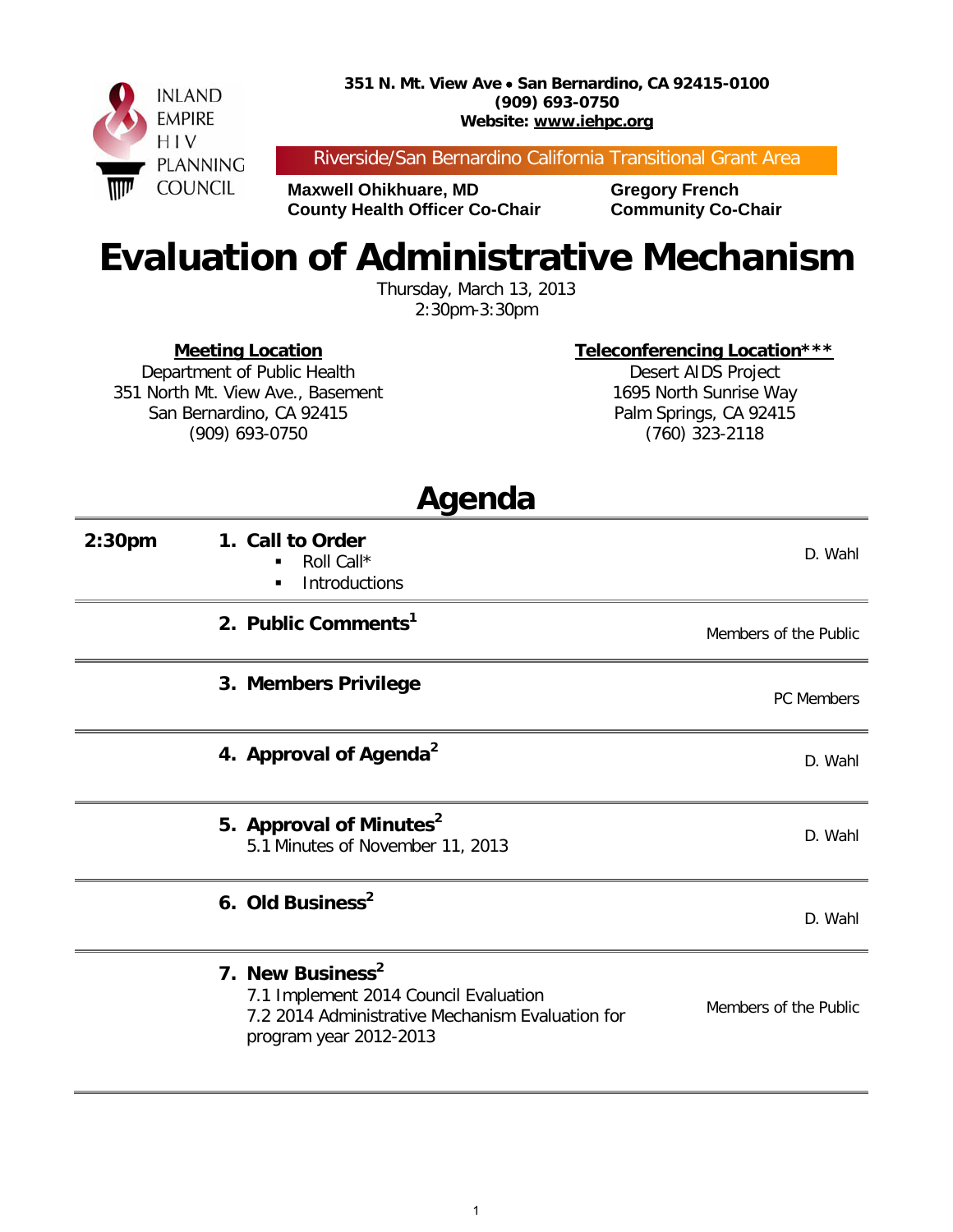|                    |     | 8. Public Comments <sup>1</sup>                                                               |                       |
|--------------------|-----|-----------------------------------------------------------------------------------------------|-----------------------|
|                    |     | 9. Members Privilege                                                                          | PC Members            |
|                    | 10. | <b>Review of Action Items</b>                                                                 | PC Staff              |
|                    | 11. | <b>Agenda Setting for Next Meeting</b><br>May 1, 2014<br>HIV Planning Council Conference Room | PC Members/ C. Harris |
|                    | 12. | Roll Call*                                                                                    | PC Staff              |
| 3:30 <sub>pm</sub> | 13. | Adjournment                                                                                   | D. Wahl               |

<sup>1</sup> Public Comments: Any member of the public may address this meeting on items of interest that relate to the Ryan White CARE Act by completing a speaker slip to indicate their interest in addressing the Planning Council. A three-minute limitation will normally apply to each member of the public who wishes to comment, unless waived by the Chair.

 $2\degree$ The agenda item may consist of a discussion and a vote. Public comments can be made prior to each Planning Council vote.

\* Members must be present at both roll calls to receive credit for meeting attendance.

\*\* Attachment was not available at time of printing, but will be available at the meeting.

Requests for special accommodations (e.g., language translation) must be received 72 hours prior to the date of the meeting. Contact PC Support at (909) 693-0750.

All meetings of the Planning Council and its committees are open to interested parties from the general public. Notices are posted in compliance with the California Brown Act. Information regarding Planning Council meetings, and/or minutes of meetings are public records and are available upon request from the Planning Council Support Staff by calling (909) 693-0750 or by visiting the website http://www.iehpc.org.

Servicios en Español: Notificación para servicios de intérprete deben de someterse setenta y dos horas de anticipo. Por favor llame (909) 693-0750.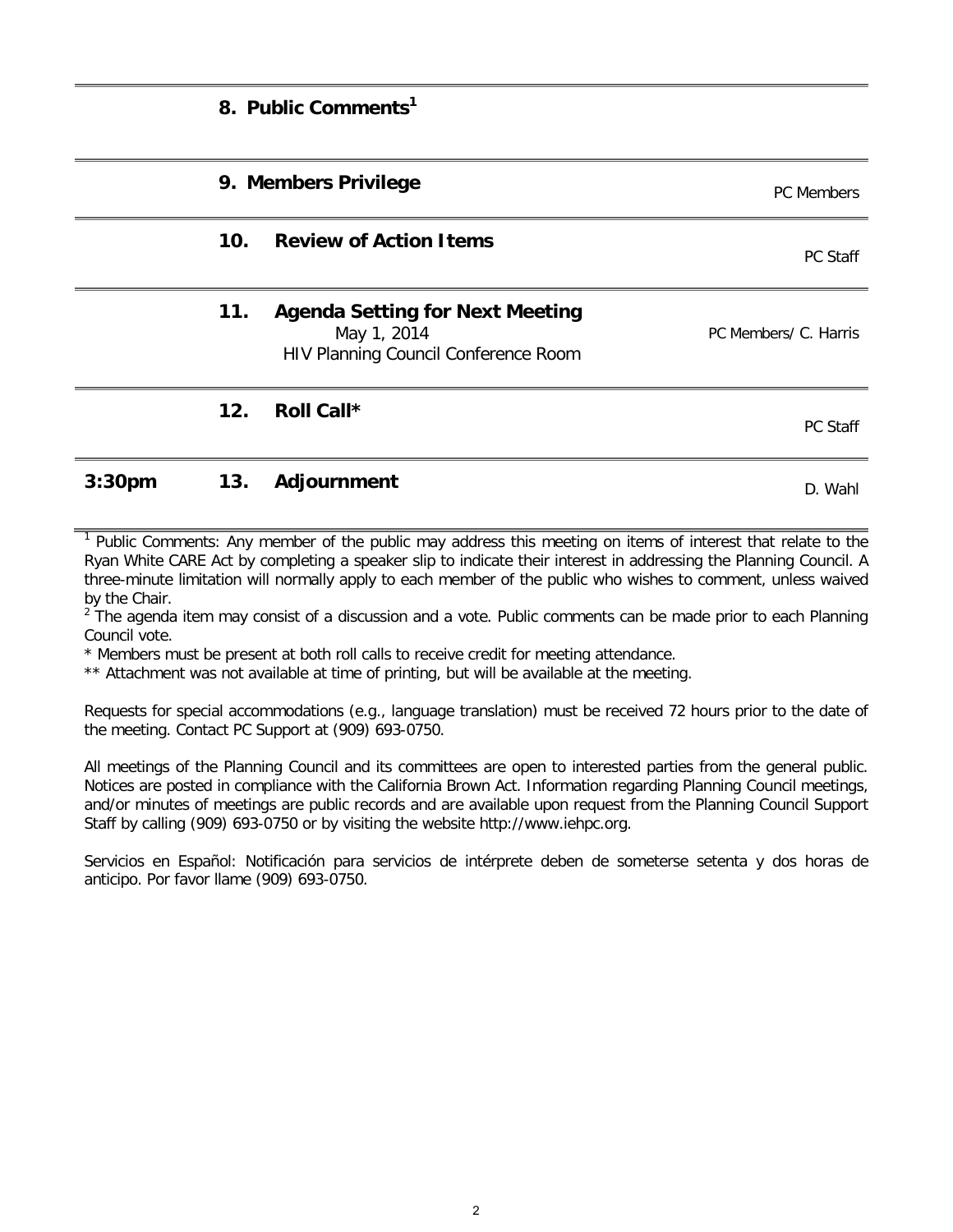

Riverside/San Bernardino California Transitional Grant Area

**Maxwell Ohikhuare, MD Gregory French County Health Officer Co-Chair Community Co-Chair** 

## **Evaluation of Administrative Mechanism**

Thursday, November 21, 2013 3:00pm-4:00pm

**Meeting Location**

**Teleconferencing Location\*\*\***

Department of Public Health 351 North Mt. View Ave., Basement San Bernardino, CA 92415 (909) 693-0750

Desert AIDS Project 1695 North Sunrise Way Palm Springs, CA 92415 (760) 323-2118

## **Minutes**

**Members:** P. Hagan, B. Orr, D. Wahl, T. Evan, S. Cromwell **Staff:** A. Fox **Guests:** 

|                    | 7. New Business <sup>2</sup><br>7.1 Approve Evaluation Tool for Council Evaluation (A-1)<br>Motion to approve Evaluation Tool for Council<br>Evaluation. | Members of the Public |
|--------------------|----------------------------------------------------------------------------------------------------------------------------------------------------------|-----------------------|
|                    | 6. Old Business <sup>2</sup>                                                                                                                             | D. Wahl               |
|                    | 5. Approval of Minutes <sup>2</sup><br>5.1 Minutes of August 22, 2013<br>Motion to approve the 6.22.13 minutes<br>M/S/C: B. Orr, P. Hagan                | D. Wahl               |
|                    | 4. Approval of Agenda <sup>2</sup><br>Motion to approve 11.21.13 agenda.<br>M/S/C: P. Hagan, B. Orr                                                      | D. Wahl               |
|                    | 3. Members Privilege                                                                                                                                     | <b>PC</b> Members     |
|                    | 2. Public Comments <sup>1</sup>                                                                                                                          | Members of the Public |
| 3:32 <sub>pm</sub> | 1. Call to Order<br>Roll Call*<br>٠<br>Introductions                                                                                                     | D. Wahl               |